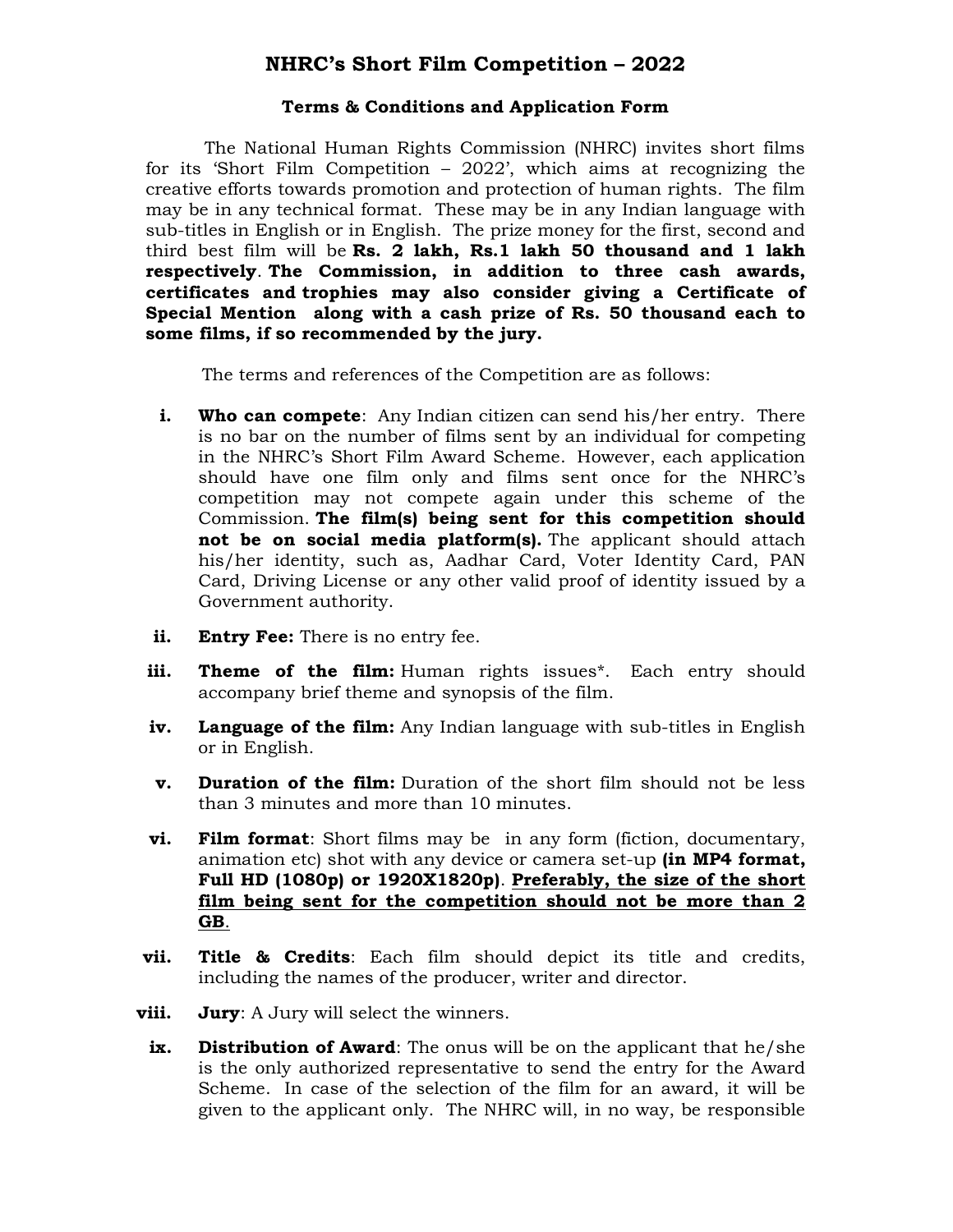for any dispute arising out of it. The NHRC will give the award money through cheque only in the name of the applicant. The award money cheque may be issued in the name of a company or a production house only if it is stated to be so by the applicant in his application form.

## x. Undertaking

The applicant in the proforma application will have to give an undertaking as follows:

"I \_\_\_\_\_\_\_\_\_\_\_, son/daughter of \_\_\_\_\_\_\_\_, resident of \_\_\_\_\_\_\_\_\_\_, hereby declare that as the 'Applicant', I have the right to send the film, as per details given above, for competing in the NHRC's short film competition2022. I have read all the terms and conditions of the Competition and agree with them and give the NHRC the right to use the film for any purpose it deems fit including uploading on its website/social media. In case of any dispute, the onus will be on me only and not the NHRC to deal with the issue at my end"

## xi. Lodging & boarding:

a) The NHRC will invite only the applicants of the award winning films to receive the awards in New Delhi at a date to be conveyed in due course of time. The winners will be reimbursed to & fro economy class air fare by Air India only by shortest route from the airport of embarkment and disembarkment and local AC taxi fare from their residence/office to the airport of embarkment and from the airport of disembarkment to the place of stay in Delhi and back. **However, they** will have to make their own arrangements for stay in Delhi.

b) For reimbursement, production of receipts towards payment for the economy class return air fare by Air India (along with the boarding passes) and local AC taxi fare will be required.

### xi. Method to apply:

a) The applicant should have Gmail account with Google drive access.

b) Duly filled-in application form along with requisite documents, Film and its themes and synopsis should be uploaded in the folder of Google drive with title "Short Film Award-2022, <name of applicant/ Production house>". The link of the folder of Google drive should be forwarded through Email on NHRC email: - nhrcshortfilm@gmail.com (No hard copy of application or DVD/Pen drive is required). The applicant must write his/her complete postal address, telephone and mobile number in the Email.

### xii. Mode of dispatch: Entries can be sent online only.

xiii. **Last date** – The entries received after the  $15<sup>th</sup>$  September, 2022 at 06:00PM, will not be entertained.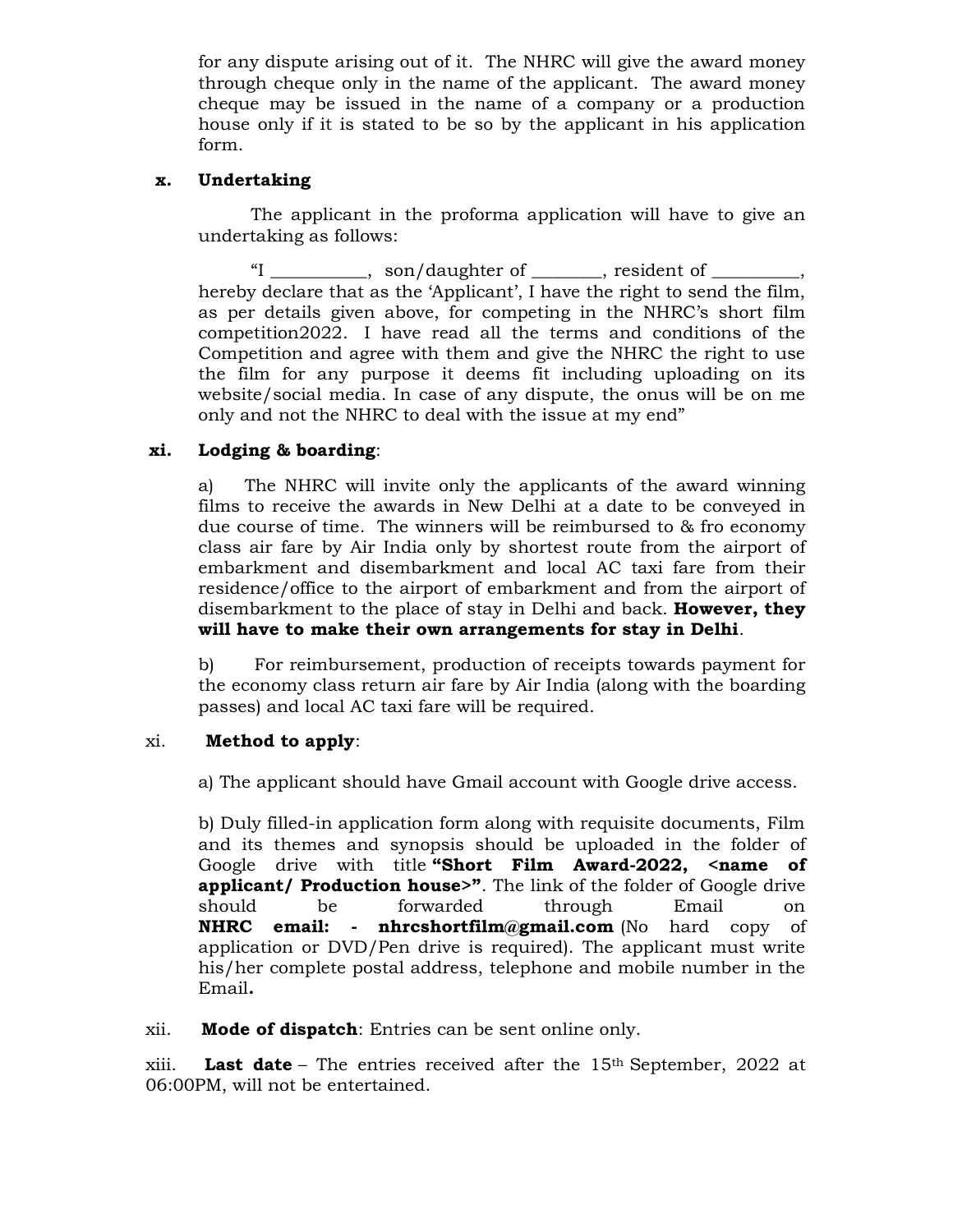xiv. Screening Rights: The NHRC, India will have the right to use the films for any purpose it deems fit including uploading these on its website/social media. An undertaking in this regard, as given in the application form, must be duly signed and scanned copy should be **uploaded.** However, the participants may continue to have their rights on their films and may be free to participate in any other competitions/festivals.

xv. **Invalid entries**: Incomplete forms and entries, not fulfilling the terms and conditions, as above, will be treated as invalid and may not be considered for the competition. However, the NHRC may not return them.

xvi. Results: The results of the competition will be uploaded on the website of the Commission, i.e., www.nhrc.nic.in

xvii. Posters of the film: The applicant whose film is shortlisted for the award will require to send a colored poster (A-3 size) of the film depicting the title of the film, brief theme in English and names of the main crew, only in soft copy.

 $\overline{\phantom{a}}$  , and the set of the set of the set of the set of the set of the set of the set of the set of the set of the set of the set of the set of the set of the set of the set of the set of the set of the set of the s \* The themes of short films could be broadly-based on various socioeconomic, cultural and political rights. The film could be a documentary, dramatization of real stories or a work of fiction, in any technical format, including animation, within the ambit of right to life, liberty, equality and dignity and covering issues specific to bonded and child labour, women & children's rights, rights of elderly persons, disabled rights, manual scavenging, right to healthcare, issues of fundamental freedoms, human trafficking, domestic violence, human rights violation due to police atrocities, custodial violence and torture, socio-economic disparities, rights of indigenous people, prison reforms, right to education, right to clean environment, right to work, right to equality before law, right to food and nutritional security, rights of LGBTI, human rights violation due to displacement on account of either man made or natural calamity, etc.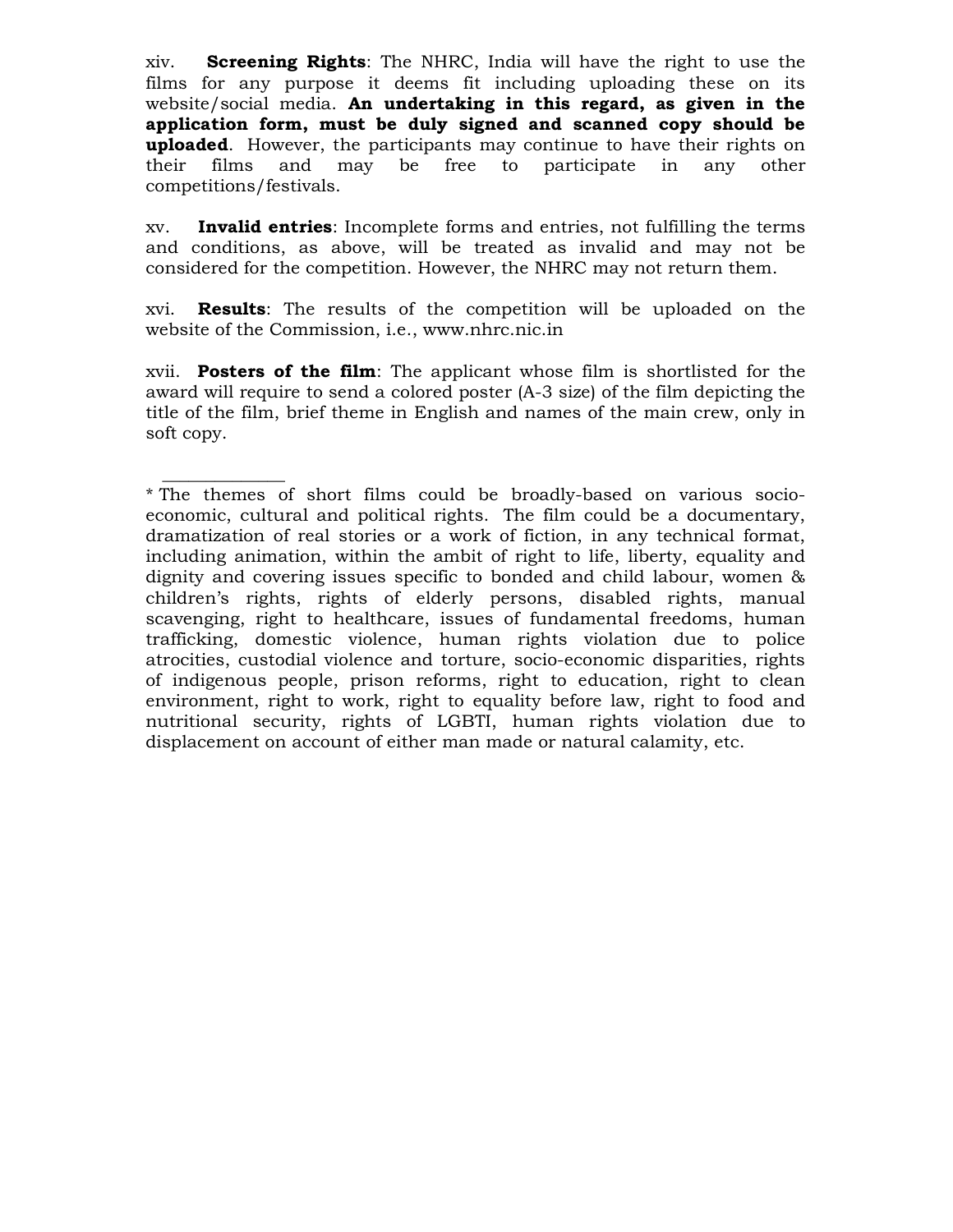#### \*\* Application Form for NHRC's short film competition– 2022 (All entries are to be made in capital letters)

| Name of the Applicant                                                                                                                      |                                                                                                                 |
|--------------------------------------------------------------------------------------------------------------------------------------------|-----------------------------------------------------------------------------------------------------------------|
| Father's/Mother's name                                                                                                                     |                                                                                                                 |
| Nationality                                                                                                                                |                                                                                                                 |
| Proof of the Identity of the:<br>applicant. Please tick mark $(\sqrt{})_1^{\prime}$<br>as applicable & attach self-<br>attested photocopy. | Aadhar Card/Voter ID/PAN Card/<br>Driving License/other valid proof of<br>identity issued by a Govt. Authority. |
| Postal address with telephone/;<br>Mobile numbers and e-mail<br>address                                                                    |                                                                                                                 |
| Occupation (if a student, pleasei:<br>write so)                                                                                            |                                                                                                                 |
| Title of the short film                                                                                                                    |                                                                                                                 |
| Theme & Synopsis of the short:<br>film (Please attach a separate,<br>sheet)                                                                |                                                                                                                 |
| Duration of the<br>short:<br>film(should not be less than<br>$\sqrt{03}$ minutes and more than $101$<br>minutes)                           |                                                                                                                 |
| Language of the short film                                                                                                                 | - - - - - - - - - - - - -                                                                                       |
| Whether having sub-titles in":<br>English?<br><b>Please</b><br>write'                                                                      |                                                                                                                 |